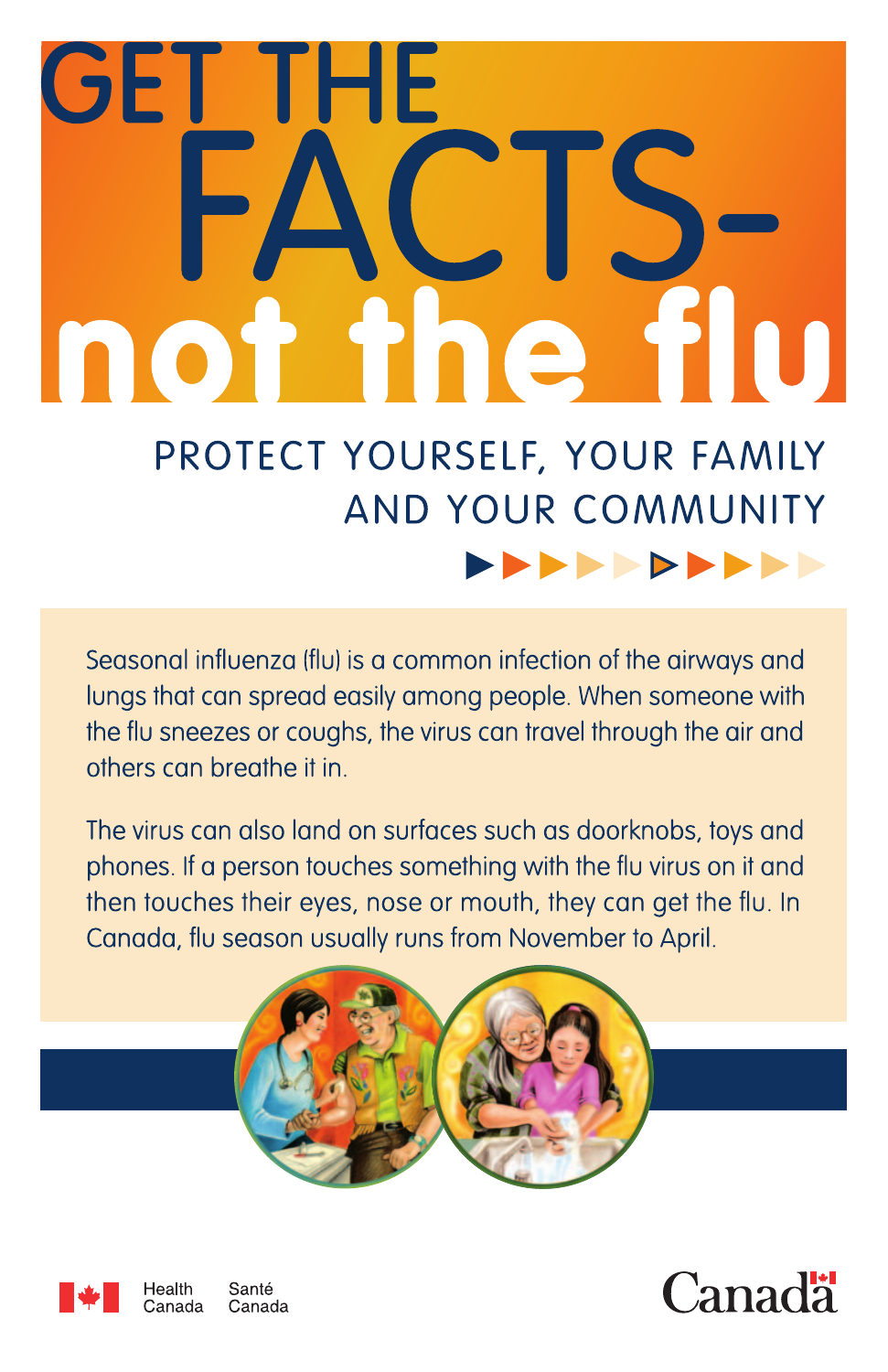

## reCogniZe the syMptoMs

#### **MOSt COMMOn**

Cough and fever that comes on quickly (not everyone will have a fever)

#### **COMMOn**

- **Being tired**
- Body aches
- Sore throat
- • Headache
- Not being hungry
- **Runny nose**

#### **SOMETIMES**

- **Nausea**
- Vomiting
- **Diarrhea**

The flu is not a cold. A cold is a mild infection of **the nose and throat. a cold might linger but the symptoms will remain mild. Symptoms of the cold include runny nose, sneezing, cough and sore throat. with a cold you do not usually get a headache, fever, muscle aches or nausea.**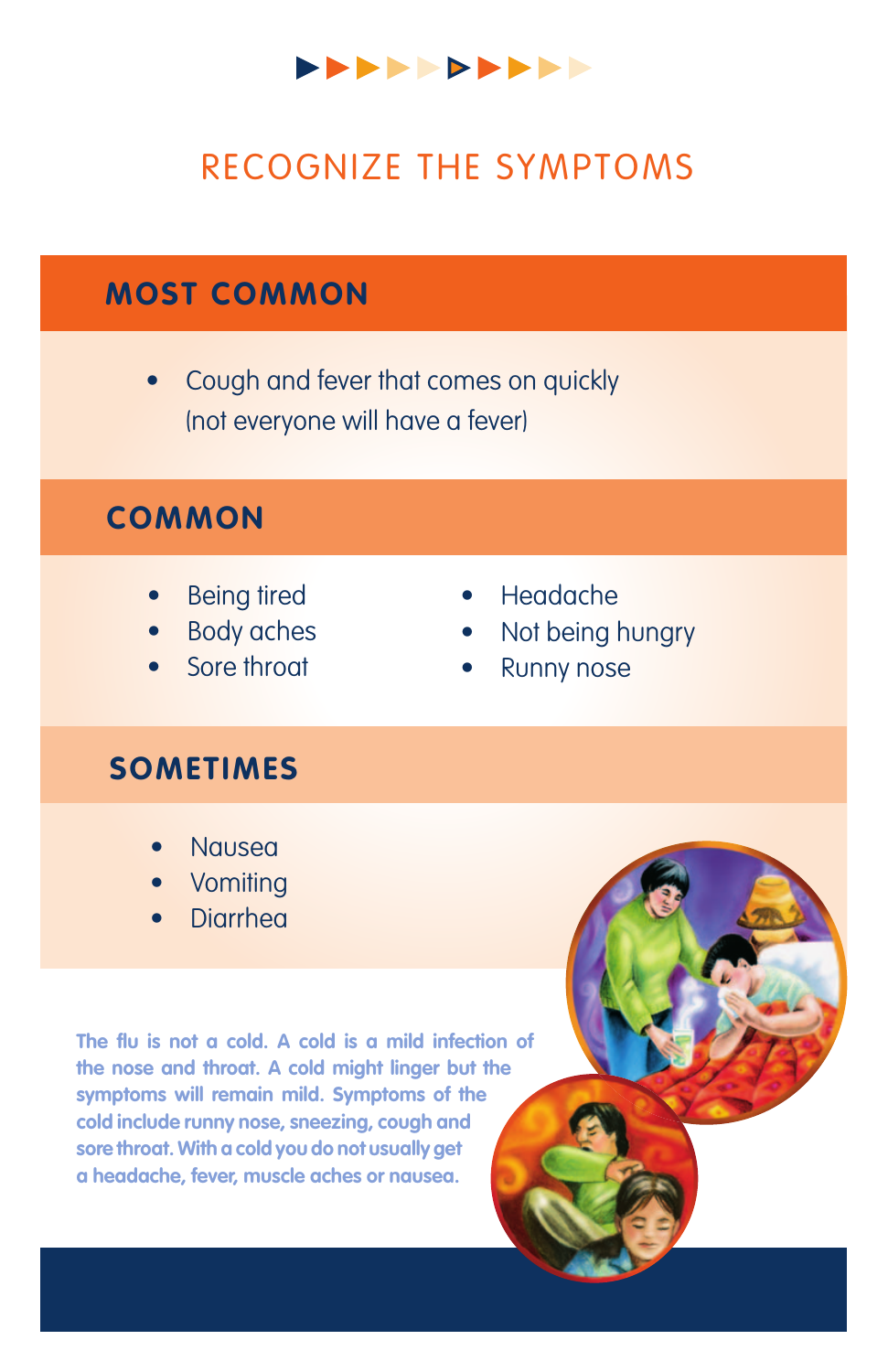#### **----------**

## Contact your health care provider **right away** if you have

- Shortness of breath, rapid breathing or difficulty breathing
- Chest pain
- Sudden dizziness or confusion
- Severe or continued vomiting
- High fever lasting more than 3 days

#### Contact your health care provider if you are caring for a child that has the flu **And**

- Is not drinking or eating enough
- Is not waking up or interacting with others
- Is irritable; does not want to play or be held

**Most people will recover from the flu within a week but others, such as pregnant women and those with chronic health conditions are more at risk for severe complications. If symptoms don't get better, see your healthcare provider.**